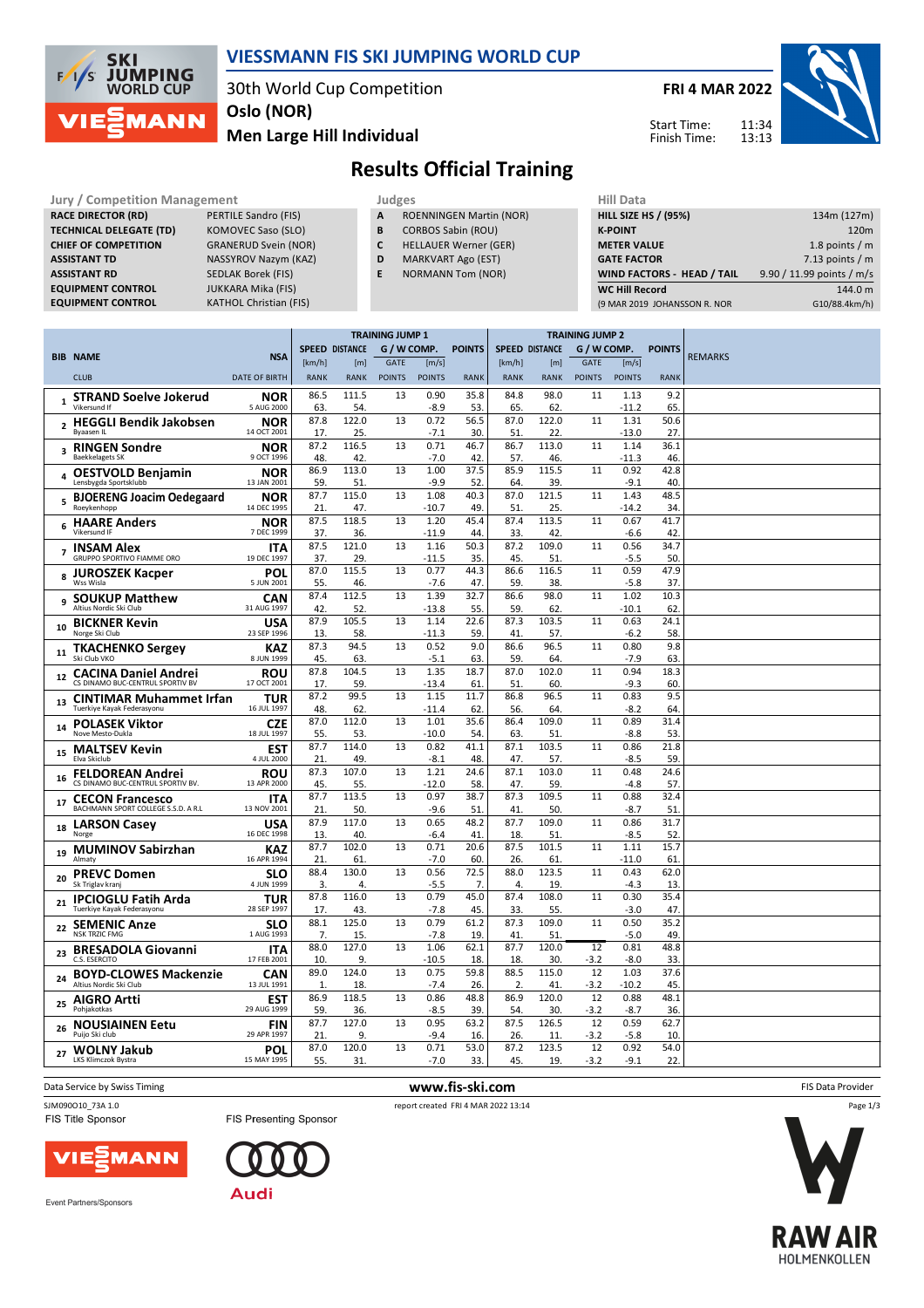

#### **VIESSMANN FIS SKI JUMPING WORLD CUP**

30th World Cup Competition **Oslo (NOR)**

**FRI 4 MAR 2022**

Start Time: Finish Time:



**Men Large Hill Individual**

|  |  | <b>Results Official Training</b> |
|--|--|----------------------------------|
|--|--|----------------------------------|

|    |                                                            |                           | <b>TRAINING JUMP 1</b> |                       |                              |                        |               |                       |                    | <b>TRAINING JUMP 2</b> |                        |               |                |
|----|------------------------------------------------------------|---------------------------|------------------------|-----------------------|------------------------------|------------------------|---------------|-----------------------|--------------------|------------------------|------------------------|---------------|----------------|
|    | <b>BIB NAME</b>                                            | <b>NSA</b>                |                        | <b>SPEED DISTANCE</b> | G / W COMP.                  |                        | <b>POINTS</b> | <b>SPEED DISTANCE</b> |                    | G / W COMP.            |                        | <b>POINTS</b> | <b>REMARKS</b> |
|    | <b>CLUB</b>                                                | <b>DATE OF BIRTH</b>      | [km/h]<br><b>RANK</b>  | [m]<br><b>RANK</b>    | <b>GATE</b><br><b>POINTS</b> | [m/s]<br><b>POINTS</b> | <b>RANK</b>   | [km/h]<br><b>RANK</b> | [m]<br><b>RANK</b> | GATE<br><b>POINTS</b>  | [m/s]<br><b>POINTS</b> | <b>RANK</b>   |                |
|    | <b>AALTO Antti</b>                                         | <b>FIN</b>                | 87.9                   | 119.5                 | 13                           | 0.89                   | 50.3          | 87.8                  | 121.5              | 12                     | 0.79                   | 51.7          |                |
| 28 | Kiteen Urheilijat                                          | 2 APR 1995                | 13.                    | 32.                   |                              | $-8.8$                 | 35.           | 13.                   | 25.                | $-3.2$                 | $-7.8$                 | 25            |                |
| 29 | KYTOSAHO Niko<br>Paimion urheilijat                        | <b>FIN</b><br>18 DEC 1999 | 87.5<br>37.            | 124.0<br>18.          | 13                           | 0.77<br>$-7.6$         | 59.6<br>27.   | 87.4<br>33.           | 121.5<br>25.       | 12<br>-3.2             | 0.55<br>$-5.4$         | 54.1<br>21    |                |
| 30 | <b>SATO Keiichi</b><br>Megmilk Snow Brand Ski Team         | <b>JPN</b><br>27 JUL 1997 | 87.5<br>37.            | 107.0<br>55.          | 13                           | 0.63<br>$-6.2$         | 30.4<br>56.   | 87.4<br>33.           | 110.5<br>49.       | 12<br>-3.2             | 0.87<br>-8.6           | 31.1<br>54    |                |
| 31 | <b>WASEK Pawel</b><br>WSS Wisla                            | POL<br>2 JUN 1999         | 88.0<br>10.            | 121.5<br>27.          | 13                           | 0.44<br>$-4.4$         | 58.3<br>28    | 87.8<br>13.           | 125.5<br>14.       | 12<br>$-3.2$           | 0.97<br>$-9.6$         | 57.1<br>18.   |                |
| 32 | <b>PEDERSEN Robin</b><br>Stalkameratene II                 | NOR<br>31 AUG 1996        | 87.7<br>21             | 116.0<br>43.          | 13                           | 0.28<br>$-2.8$         | 50.0<br>37.   | 87.5<br>26.           | 120.5<br>29.       | 12<br>$-3.2$           | 1.04<br>$-10.3$        | 47.4<br>38.   |                |
| 33 | <b>VILLUMSTAD Fredrik</b><br><b>SKIMT</b>                  | <b>NOR</b><br>21 MAR 1999 | 87.7<br>21             | 115.0<br>47.          | 13                           | 0.65<br>$-6.4$         | 44.6<br>46.   | 87.8<br>13.           | 122.5<br>21        | 12<br>$-3.2$           | 1.12<br>$-11.1$        | 50.2<br>28    |                |
| 34 | <b>ZOGRAFSKI Vladimir</b><br><b>NSA</b>                    | <b>BUL</b><br>14 JUL 1993 | 87.0<br>55.            | 106.5<br>57.          | 13                           | 0.62<br>$-6.1$         | 29.6<br>57.   | 86.7<br>57.           | 115.5<br>39.       | 12<br>-3.2             | 1.09<br>$-10.8$        | 37.9<br>44.   |                |
| 35 | <b>AMMANN Simon</b><br><b>SSC Toggenburg</b>               | SUI<br>25 JUN 1981        |                        | <b>DNS</b>            |                              |                        |               |                       | <b>DNS</b>         |                        |                        |               |                |
| 36 | <b>ITO Daiki</b><br>Megmilk Snow Brand Ski Team            | <b>JPN</b><br>27 DEC 1985 | 87.7<br>21             | 117.5<br>39.          | 13                           | 0.98<br>$-9.7$         | 45.8<br>43.   | 87.6<br>23.           | 112.0<br>48.       | 12<br>$-3.2$           | 0.71<br>$-7.0$         | 35.4<br>47    |                |
| 37 | <b>WOHLGENANNT Ulrich</b><br>SK Kehlegg-Vorarlberg         | <b>AUT</b><br>1 AUG 1994  | 87.6<br>33.            | 122.0<br>25.          | 13                           | 0.94<br>$-9.3$         | 54.3<br>32.   | 87.5<br>26.           | 113.5<br>42.       | 12<br>-3.2             | 0.29<br>$-2.9$         | 42.2<br>41    |                |
| 38 | <b>JELAR Ziga</b><br>Sk Triglav kranj                      | SLO<br>22 OCT 1997        | 87.7<br>21.            | 117.0<br>40.          | 13                           | 0.63<br>$-6.2$         | 48.4<br>40.   | 87.5<br>26.           | 117.0<br>37.       | 12<br>-3.2             | 0.17<br>$-1.7$         | 49.7<br>32    |                |
| 39 | <b>KUBACKI Dawid</b><br>TS Wisla Zakopane                  | POL<br>12 MAR 1990        | 88.3<br>4.             | 125.5<br>12.          | 13                           | 0.92<br>$-9.1$         | 60.8<br>22.   | 88.1<br>3.            | 113.5<br>42.       | 12<br>$-3.2$           | $-0.01$<br>0.1         | 45.2<br>39    |                |
| 40 | <b>AIGNER Clemens</b><br>SV Innsbruck-Bergisel-Tirol       | AUT<br>2 FEB 1993         | 88.3<br>4.             | 126.0<br>11           | 13                           | 0.99<br>$-9.8$         | 61.0<br>20.   | 88.0<br>4.            | 122.0<br>22.       | 12<br>$-3.2$           | 0.43<br>$-4.3$         | 56.1<br>19    |                |
| 41 | <b>FREUND Severin</b><br>WSV DJK Rastbuechl                | GER<br>11 MAY 1988        | 88.2<br>6.             | 132.0<br>3.           | 13                           | 1.08<br>$-10.7$        | 70.9<br>9.    | 88.0<br>4.            | 126.0<br>12        | 12<br>$-3.2$           | 0.54<br>$-5.3$         | 62.3<br>12    |                |
| 42 | <b>WELLINGER Andreas</b><br><b>Sc Ruhpolding</b>           | <b>GER</b><br>28 AUG 1995 | 88.5<br>$\overline{2}$ | 124.0<br>18.          | 12<br>3.2                    | 1.06<br>$-10.5$        | 59.9<br>25.   | 88.7<br>$\mathbf{1}$  | 119.0<br>33.       | 12<br>$-3.2$           | 0.43<br>$-4.3$         | 50.7<br>26.   |                |
| 43 | <b>KOBAYASHI Junshiro</b><br>Megmilk Snow Brand Ski Team   | <b>JPN</b><br>11 JUN 1991 | 87.6<br>33.            | 118.5<br>36.          | 12<br>3.2                    | 0.59<br>$-5.8$         | 54.7<br>31    | 87.5<br>26.           | 108.0<br>55.       | 12<br>-3.2             | 0.46<br>$-4.6$         | 30.6<br>56    |                |
| 44 | <b>NAKAMURA Naoki</b><br>Tokai University Sapporo Ski Club | <b>JPN</b><br>19 SEP 1996 | 88.0<br>10.            | 123.0<br>22.          | 12<br>3.2                    | 0.79<br>$-7.8$         | 60.8<br>22    | 87.4<br>33.           | 121.0<br>28.       | 12<br>$-3.2$           | 0.88<br>$-8.7$         | 49.9<br>31    |                |
| 45 | <b>TANDE Daniel Andre</b><br>Kongsberg If                  | <b>NOR</b><br>24 JAN 1994 | 87.9<br>13             | 125.0<br>15.          | 12<br>3.2                    | 0.87<br>$-8.6$         | 63.6<br>15.   | 87.9<br>11            | 132.0<br>4.        | 12<br>$-3.2$           | 0.98<br>$-9.7$         | 68.7<br>7.    |                |
| 46 | <b>FORFANG Johann Andre</b><br><b>Tromsoe Skiklub</b>      | <b>NOR</b><br>4 JUL 1995  | 87.6<br>33.            | 130.0<br>4.           | 12<br>3.2                    | 1.26<br>$-12.5$        | 68.7<br>11    | 87.4<br>33.           | 122.0<br>22.       | 12<br>-3.2             | 0.84<br>$-8.3$         | 52.1<br>23    |                |
| 47 | <b>ASCHENWALD Philipp</b><br>SC Mayerhofen-Tirol           | <b>AUT</b><br>12 NOV 1995 | 87.2<br>48.            | 119.5<br>32.          | 12<br>3.2                    | 1.31<br>-13.0          | 49.3<br>38.   | 87.1<br>47.           | 113.0<br>46.       | 12<br>-3.2             | 1.32<br>$-13.1$        | 31.1<br>54.   |                |
| 48 | <b>DESCHWANDEN Gregor</b><br>Horw                          | SUI<br>27 FEB 1991        | 87.7<br>21.            | 125.5<br>12.          | 12<br>3.2                    | 0.94<br>$-9.3$         | 63.8<br>14.   | 87.8<br>13.           | 127.0<br>10.       | 12<br>$-3.2$           | 1.23<br>$-12.2$        | 57.2<br>17.   |                |
| 49 | <b>STOCH Kamil</b><br>KS Eve-nement Zakopane               | POL<br>25 MAY 1987        |                        | <b>DNS</b>            |                              |                        |               |                       | <b>DNS</b>         |                        |                        |               |                |
| 50 | <b>ZYLA Piotr</b><br>WSS Wisla                             | POL<br>16 JAN 1987        |                        | <b>DNS</b>            |                              |                        |               |                       | <b>DNS</b>         |                        |                        |               |                |
| 51 | <b>SCHMID Constantin</b><br>Wsv Oberaudorf                 | <b>GER</b><br>27 NOV 1999 | 87.7<br>21             | 122.5<br>23.          | 12<br>3.2                    | 0.68<br>$-6.7$         | 61.0<br>20.   | 88.0<br>4.            | 126.0<br>12.       | 12<br>-3.2             | 1.25<br>$-12.4$        | 55.2<br>20.   |                |
| 52 | <b>FETTNER Manuel</b><br>SV Innsbruck-Bergisel-Tirol       | AUT<br>17 JUN 1985        | 87.7<br>21.            | 129.5<br>6.           | 12<br>3.2                    | 0.94<br>$-9.3$         | 71.0<br>8.    | 88.0<br>4.            | 135.5<br>1.        | 12<br>$-3.2$           | 0.95<br>$-9.4$         | 75.3<br>1.    |                |
|    | <sub>53</sub> LEYHE Stephan<br>SC Willingen                | <b>GER</b><br>5 JAN 1992  | 88.1<br>7.             | 123.5<br>21.          | 12<br>3.2                    | 0.96<br>$-9.5$         | 60.0<br>24.   | 88.0<br>4.            | 120.0<br>30.       | 11                     | 1.17<br>$-11.6$        | 48.4<br>35.   |                |
| 54 | <b>KOS Lovro</b><br>SSK Ilirija                            | <b>SLO</b><br>23 JUL 1999 | 87.8<br>17.            | 133.0<br>2.           | 12<br>3.2                    | 0.69<br>$-6.8$         | 79.8<br>2.    | 87.1<br>47.           | 129.0<br>8.        | 11                     | 1.13<br>$-11.2$        | 65.0<br>9.    |                |
| 55 | <b>SATO Yukiya</b><br>Megmilk Snow Brand Ski Team          | <b>JPN</b><br>19 JUN 1995 | 87.6<br>33.            | 104.0<br>60.          | 11<br>6.4                    | $-0.22$<br>2.6         | 40.2<br>50.   | 87.7<br>18.           | 119.0<br>33.       | 11                     | 0.83<br>-8.2           | 50.0<br>29.   |                |
| 56 | <b>ZAJC Timi</b><br><b>SSK Ljubno BTC</b>                  | <b>SLO</b><br>26 APR 2000 | 87.2<br>48.            | 129.0<br>7.           | 11<br>6.4                    | 0.80<br>$-7.9$         | 74.7<br>4.    | 87.3<br>41            | 130.0<br>6.        | 11                     | 0.69<br>$-6.8$         | 71.2<br>6.    |                |
| 57 | <b>JOHANSSON Robert</b><br>Soere Aal IL                    | <b>NOR</b><br>23 MAR 1990 | 88.1<br>7.             | 134.5<br>1.           | 11<br>6.4                    | 1.09<br>$-10.8$        | 81.7<br>1.    | 88.0<br>4.            | 131.0<br>5.        | 11                     | 0.85<br>$-8.4$         | 71.4<br>5.    |                |
| 58 | <b>PEIER Killian</b><br>Vallee du Joux                     | <b>SUI</b><br>28 MAR 1995 | 87.1<br>53.            | 116.0<br>43.          | 10<br>9.6                    | 1.14<br>$-11.3$        | 51.1<br>34.   | 87.6<br>23.           | 113.5<br>42.       | 11                     | 0.76<br>$-7.5$         | 40.8<br>43.   |                |
| 59 | <b>HUBER Daniel</b><br>SC Seekirchen-Salzburg              | <b>AUT</b><br>2 JAN 1993  | 87.4<br>42.            | 121.5<br>27.          | 10<br>9.6                    | 0.85<br>$-8.4$         | 63.9<br>13.   | 87.8<br>13.           | 132.5<br>3.        | 11                     | 1.06<br>$-10.5$        | 72.0<br>4.    |                |







Event Partners/Sponsors





Page 2/3